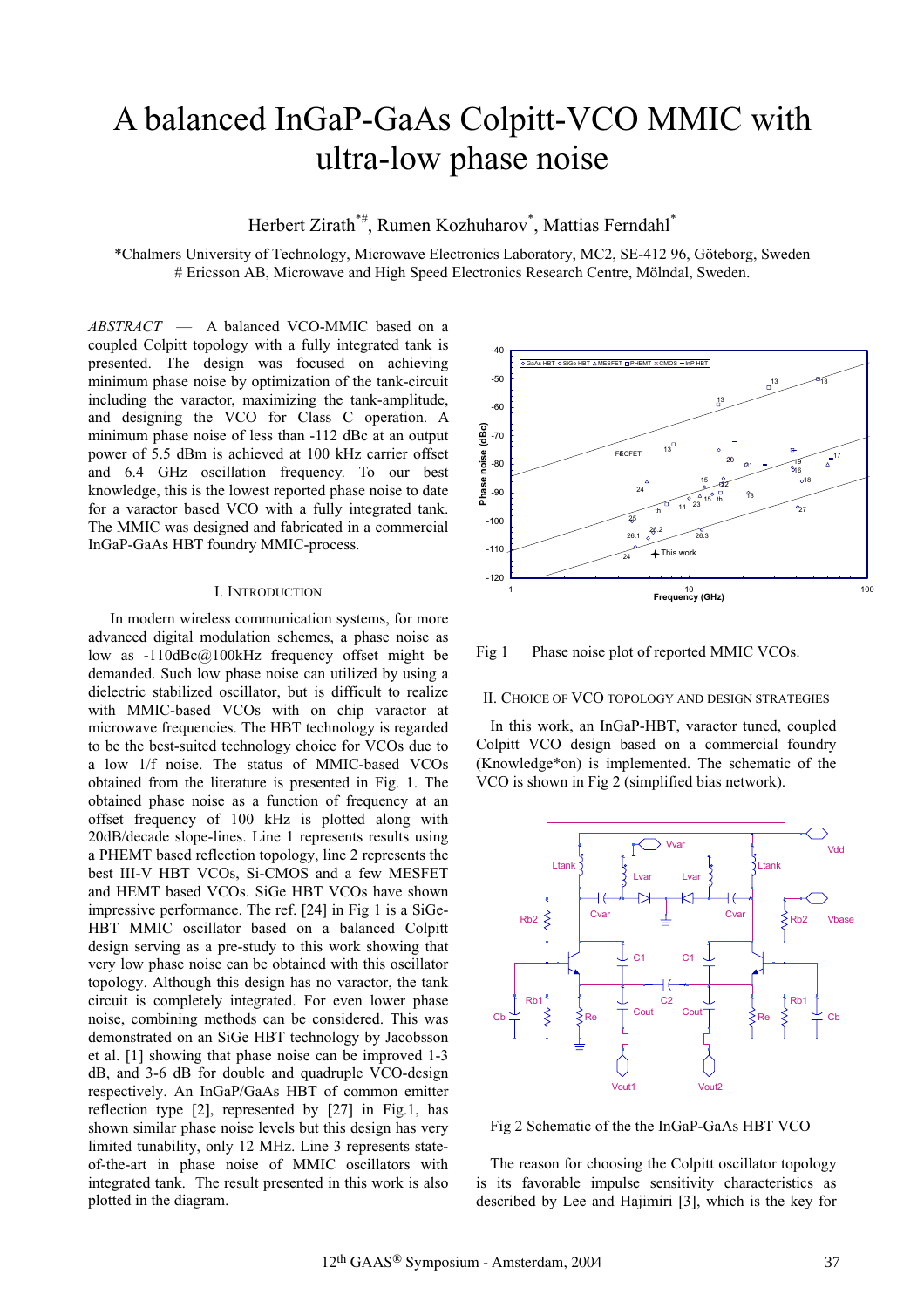achieving low phase noise. The popular 'negative gm' topology [4], used widely in balanced designs has the advantage of generating a negative resistance over a larger frequency range while the Colpitt oscillator's negative resistance is restricted in frequency by it's external feedback elements according to [4]

$$
R = -\frac{g_m}{C_1 \cdot C_2 \cdot \omega^2}
$$

The Colpitt oscillator can however be designed to operate in a more nonlinear mode where the current to the tank-circuit is delivered in narrow pulses thus minimizing the impulse sensitivity. It is therefore important that the transistor can deliver a high peak current during the duration of the pulse. This is one advantage of the HBT compared to a FET/HEMT.

In this design, a VCO-topology based on two separate grounded gate Colpitt VCOs that are tightly coupled, is studied. The arrangement with two coupled oscillators gives a 3 dB improvement in phase noise compared to a single oscillator [5]. The balanced Colpitt VCO topology was first successfully implemented in a PHEMTtechnology with dramatic improvement in phase noise compared to various 'negative resistance' VCO designs based on the same PHEMT-technology [6].

Instead of using two separate feedback grounding capacitors to the emitter (one for each oscillator), one single capacitor is 'cross connected' between the emitters. Since the oscillators are oscillating out of phase, a virtual ground is formed inside this capacitor. This topology has the advantage saving one capacitor, in addition no RF-ground currents have to circulate, and the size of the capacitor is reduced by a factor of two.

Other criteria for achieving low phase noise are given by Leeson's formula for phase noise:

$$
L(\Delta \omega) = 10 \cdot \log \left\{ \frac{2 \cdot F \cdot k \cdot T}{P sig} \left[ 1 + \left( \frac{\omega_0}{2 \cdot Q \cdot \Delta \omega} \right)^2 \right] \cdot \left( 1 + \frac{\Delta \omega_{\text{max}}}{|\Delta \omega|} \right) \right\}
$$

F represents the noise figure of the transistor, T is the temperature, k is Boltzmann's constant,  $P_{sig}$  is the signal power, Q is the loaded Q-value of the tank,  $\omega_0$  is the oscillation frequency,  $\Delta \omega$  is the offset from the oscillation frequency,  $\Delta \omega_{1/f}^{2}$  is the corner frequency for 1/f noise. The equation is phenomenological and useful in order to get an understanding how phase noise should be minimized. In general, the Q-value of the tank should be maximized, the oscillation amplitude in the tank should be maximized, and the noise generated by the transistor should be as small as possible. All these criteria were taken into account when designing this VCO. Special emphasis was given to the varactor design in order to achieve a high Q-value. The varactor was realized utilizing the B-C junction layers in the epistack,

and optimizing the layout for a minimum series resistance.

# III. SIMULATION PROCEDURE AND RESULTS

 The design was made sequentially/iteratively according to following procedure:

## 1. Loop gain analysis

A small signal analysis of the loop gain is performed assuring that the loop gain is larger than 1 for frequencies of interest.

## 2. Waveform optimization

A harmonic balance simulation is performed where the collector current and collector-emitter voltage waveforms are adjusted for minimum conduction angle, the tank voltage should have a magnitude comparable with the breakdown voltage of the HBT. If the tank voltage is too small, the transistor area has to be increased and the design has to start from step1.  $V_{CE}$  of the HBT is monitored, and the HBT should not be allowed to reach into the saturation region.

# 3. Varactor voltage sweep

The phase noise is checked over the varactor voltage range. Any abnormal increase in the phase noise can normally be tracked down to the  $I_{C}$ -V<sub>CE</sub> waveform performed in step 2

# 4. Layout generation

The layout is done in this step, during the layout work, harmonic balance simulations are performed ensuring that the waveforms don't change.

# 5. Redesign after layout

Due to the parasitic elements introduced by the layout, the design has to start from step 2 again if an increase in phase noise is introduced by the layout step.

In the final design, HBTs of emitter size 4x2x20 is used. This size gave the best overall performance. ADS2003A from Agilent was used for the simulation and layout of this VCO. Some simulation results are shown below; the DC and RF collector current amplitudes are plotted in Fig. 3, the  $I_C$ -V<sub>CE</sub> trajectory together with the static  $I_C$ - $V_{CF}$ -characteristic in Fig. 4, the phase noise @100kHz in Fig. 5, and the tank-inductor current/tank-voltage amplitudes in Fig. 6. Vbias is the independent variable in the simulations, Vbias controls the DC-current of the HBT and therefore also the RF-amplitude in the tank. The collector supply voltage is set to 5V. The predicted oscillation frequency is 6.9 GHz.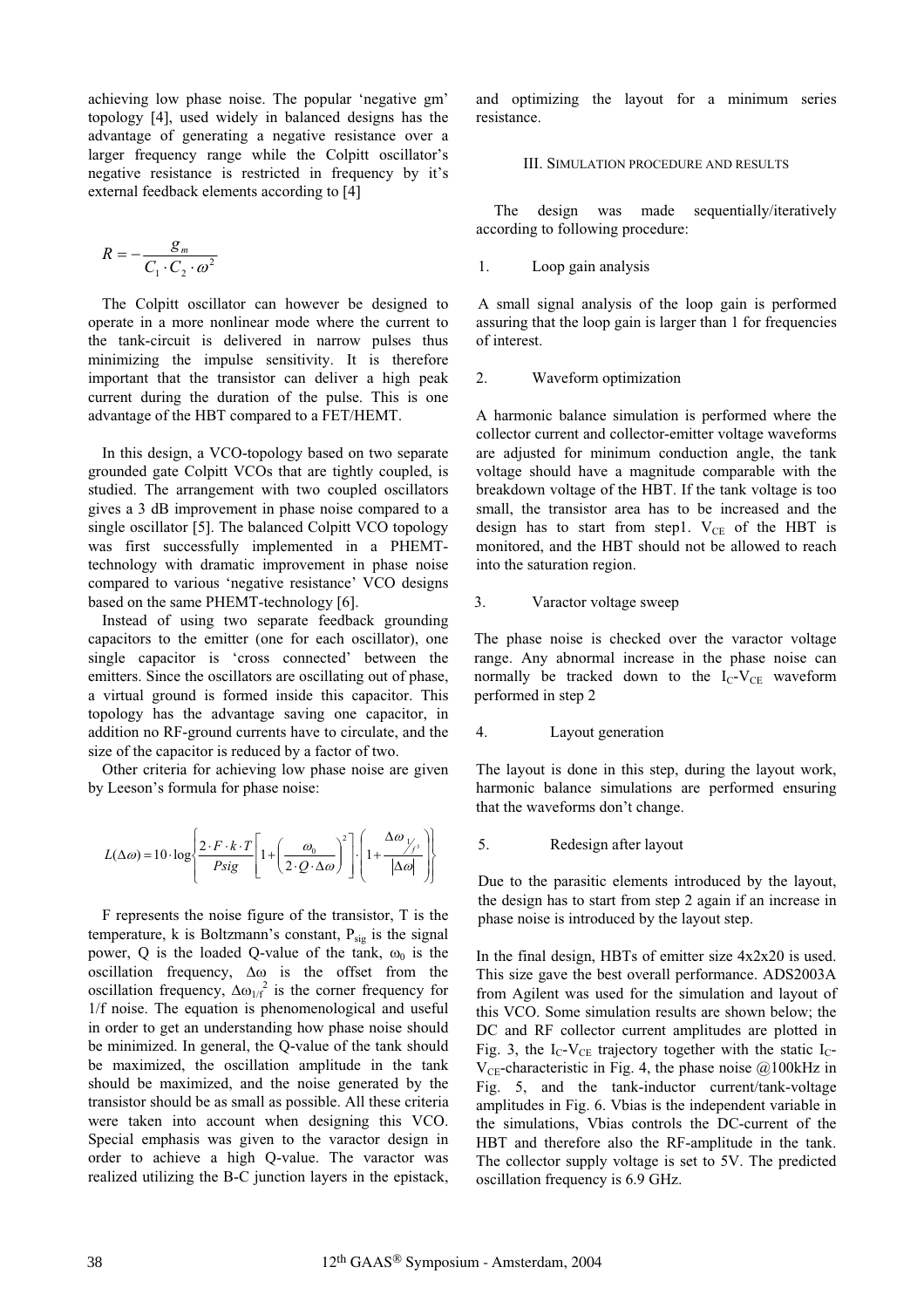

Fig. 3 Amplitude of the RF- (full line) and DCcollector current (dashed) versus Vbias.



Fig. 4  $I_c$ -V<sub>CE</sub> trajectory for different base bias, Vbias, for one HBT in the VCO together with the static  $I_C-V_{CE}$ characteristic. The collector supply voltage is 5 V.

For the static  $I_C-V_{CE}$ -characteristic, the base current varies from 50  $\mu$ A to 450  $\mu$ A with 100  $\mu$ A steps. The trajectories correspond to a Vbias from 2 to 3.5 V with a step of 0.25 V. As can be seen from Fig. 4, The collector current follows the static Ic-V<sub>CE</sub>-characteristic in the saturation region. This occurs at a Vbias of approximately 3V. In this mode of operation, the phase noise is increasing as can be seen from Fig. 5.



Fig. 5. The simulated phase noise at an offset frequency of 100kHz

From Fig. 3-5 we get the knowledge that the collector amplitude and the operation of the VCO can be effectively controlled by the dc base-current and that there is a clear minimum in the phase noise, which is related to the maximum tank amplitude just before the onset of transistor saturation. The peak collector current for this case is approximately 40 mA and the corresponding DC-collector current is 17 mA. The tank voltage amplitude and current through the tank inductor is plotted in Fig. 6. The tank amplitude at the onset of saturation is 8V and the corresponding inductor tank current is 210 mA !



Fig. 6 The amplitude of the tank inductor current and the tank voltage (dashed line) versus Vbias.

A photograph of the VCO is shown in Fig. 3.



Fig. 7 Photograph of the InGaP-GaAs HBT VCO.

The circuit area is  $1.5 \times 1.6$  mm<sup>2</sup>. The outputs are balanced; CPW-pads for the outputs are located at the bottom of the chip. The supply voltage, varactor control voltage, and base bias are connected at the right side of the chip. It is possible to adjust the base voltage externally for any adjustment of the core current; this will control the output power and phase noise. The design was implemented in a commercial InGaP-GaAs HBT process named HS offered by Knowledge\*on [6]. The